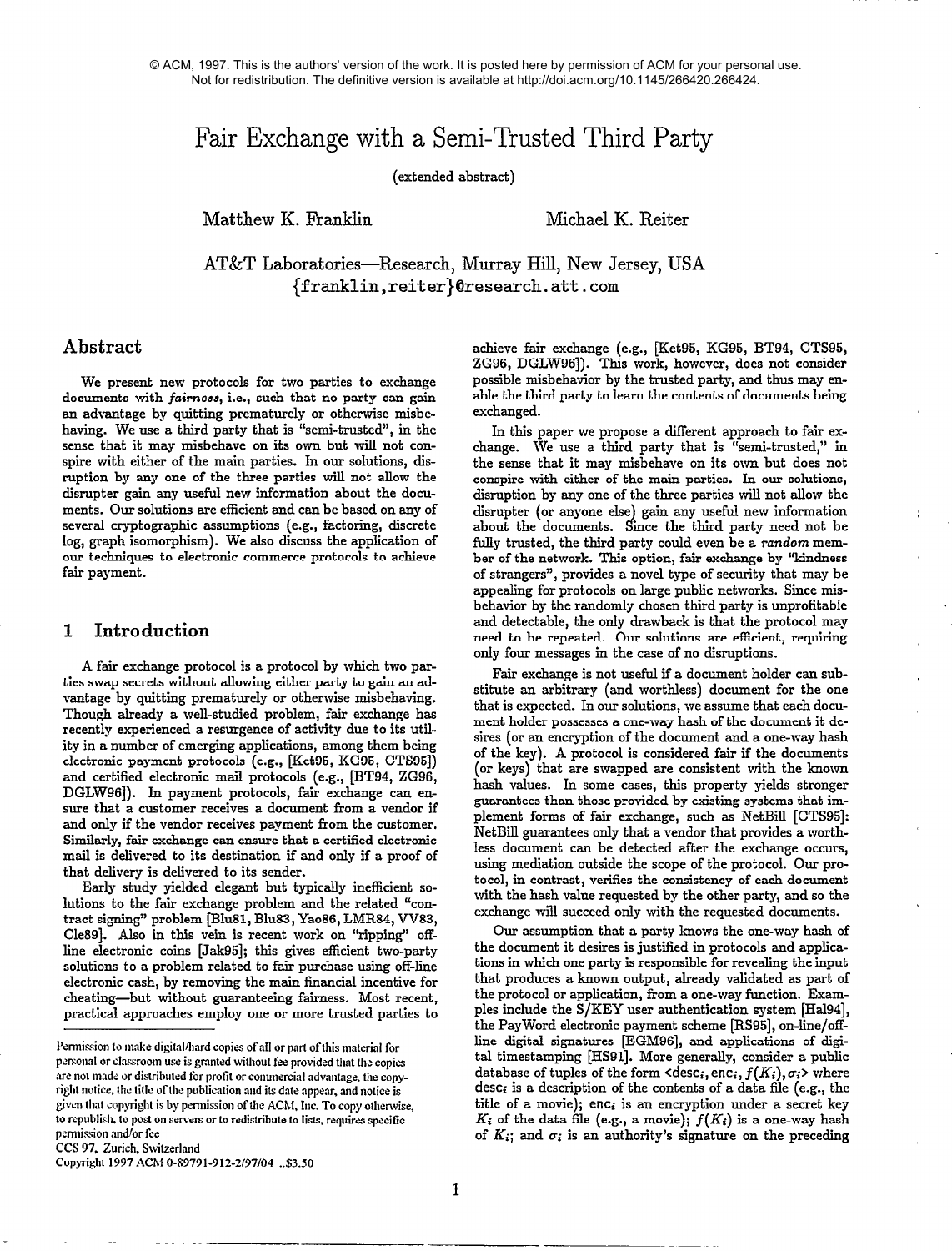information, which serves as the authority's appraisal that the decryption of enc; using  $K_i$  will indeed produce the described item. Then any documents in the database can be exchanged fairly.

The rest of the paper is organized as follows. Models and definitions are given in Sections 2-3. We present our protocol in Section 4 and an optimized version in Section 5. We discuss some variations in Section 6, and applications to electronic payment protocols in Section 7 (and Appendix A).

#### **2 Properties of fair exchange**

For a fair exchange, we assume an initial state in which party X holds a secret key *Kx* and party Y initially holds a secret key *Ky.* They wish to fairly exchange the two keys, with the help of a "semi-trusted" third party  $Z$ . We assume that all three parties know a one-way function f on the keyspace. We further assume that initially  $X$  knows  $f(K_Y)$  and Y knows  $f(K_X)$ . A party is *honest* if it follows the fair exchange protocol. At the end of the fair exchange, the following will be true:

- 1. If all three parties are honest, then X learns *Ky* and Y learns *Kx.*
- 2. If  $X$  and  $Z$  are honest, then  $Y$  learns nothing useful about *KX unless X* learns *KY.*
- 3. If  $Y$  and  $Z$  are honest, then  $X$  learns nothing useful about *Ky unless Y* learns *Kx.*
- 4. If  $X$  and  $Y$  are honest, then  $Z$  learns nothing useful about  $K_X$  or  $K_Y$ .

Throughout this paper, we assume that at most one of  $X$ , Y and 2 misbehaves ("l-resilience"). The properties above require nothing otherwise, and in fact our solutions give little protection when two parties conspire against a third.

There are a number of notable omissions from the above properties. For example, it might seem that Properties 2 and 3 should require that 2 learn nothing useful about *Kx*  and *Ky,* respectively, and perhaps Property 4 should require that  $X$  learns  $K_Y$  if and only if  $Y$  learns  $K_X$ . Such requirements, however, dictate that an honest party not learn certain things from a misbehaving party, which is difficult to enforce if the misbehaving party "conspires" with the honest party without the honest party's consent. For example,  $X$  could misbehave and send information to (an honest)  $Z$ that would enable  $Z$  to recover  $K_Y$ , or a misbehaving  $Z$ might disrupt the exchange so that (an honest)  $X$  learns  $K_Y$  without Y learning  $K_X$ . Beaver [Bea90] has pointed out similar 'passive conspiracies" for more general multiparty protocols. It is debatable whether protection against passive conspiracies should be included in our basic model. Fortunately, it is easy to modify any fair exchange protocol to at least prevent an honest  $X$  from "accidentally" learning *Ky* without Y learning *Kx:* At the end of the protocol, if X has learned  $K_Y$ , then X sends  $K_X$  to Y; and Y does similarly. This will complete any half-completed exchange, since under our assumptions  $X$  and  $Y$  must be honest when  $Z$  is misbehaving.

Other forms of disruption, unprofitable to the disruptor, are not covered by our basic model. Suppose  $Z$  disrupts the protocol so that at the end neither X learns *Ky* nor  $Y$  learns  $K_X$ . Then, by assumption,  $X$  and  $Y$  are honest, so they could simply exchange  $K_X$  and  $K_Y$  by themselves. Alternatively, they could agree to restart the protocol, perhaps with a different  $Z$ . Similarly,  $X$  or  $Y$  could disrupt the protocol so that neither key was exchanged, but this is neither profitable nor preventable.

# **3 The one-way function**

The one-way function usedin our protocols must be of the form  $f: G \to G$  where G is a group in which testing membership, computing the group operation and inverse, and sampling from a nearly uniform distribution are efficient. Moreover, f is required to have the additional property that there exists an efficiently computable function  $F : G \times G \rightarrow G$ such that  $F(x, f(y)) = f(xy)$ . A few examples of proposed one-way functions with this property are listed below.

- Suppose that  $G = Z_N^*$  where N is a product of two large distinct primes, and that f is defined by  $f(x) = x^2$  mod N. Then  $F(x,y) = x^2y \mod N$  has the property that  $F(x, f(y)) = f(xy)$ . f is one-way under the assumption that  $N$  is hard to factor.
- Suppose that  $G = Z_p^*$  where p is a prime such that  $p-1$  has a large prime factor  $q$ , and that  $f$  is defined by  $f(x) = g^x \mod p$  where g has order q in  $Z_p^*$ . Then  $F(x, y) = y^x \mod p$  has the property that  $F(x, f(y)) =$  $f(xy)$ .  $f$  is one-way if it is difficult to compute discrete logarithms with respect to *g,p.*
- $\bullet$  Consider the group  $G$  of bijective functions  $x$  :  $\{1,\ldots,n\} \rightarrow \{1,\ldots,n\}$  (i.e., the group of all permutations of  $\{1, \ldots, n\}$  with a group operation of composition (i.e.,  $xy = x \circ y$ ). Fix a set  $E \subset \{1, ..., n\} \times$  $n$ , and for any group member  $x$ , let  $x(E) =$  $\{ \langle x(i), x(j) \rangle : \langle i, j \rangle \in E \}$  and  $f(x) = x(E)$ . Then,  $F(x,y) = x(y(E)) = \{ \langle x(y(i)),x(y(j)) \rangle : \langle i,j \rangle \in E \}$ has the property that  $F(x, f(y)) = f(xy)$ . f is one-way under the assumption that  $\langle \{1,\ldots,n\}, E \rangle$  is a "hard graph" [BC86], i.e., that it is computationally infeasible to determine an isomorphism between it and a random isomorphic copy of it.

More generally, it is possible to construct a one-way function f of the necessary form from any (not necessarily certified) one-way group action [BYgO]. The first and third constructions above are reasonably efficient; e.g., the first, with a 768-bit  $N$ , is only roughly one order of magnitude slower than the Secure Hash Algorithm [NBS93], based on tests performed with the Cryptolib library [LMS93]. The construction based *on* discrete logarithms with a 768.bit *p,*  however, is another two orders of magnitude slower still, i,e,, roughly 1000 times slower than SHA.

Our protocols constrain  $X$  to exchange a preimage of the hash value  $f(K_X)$  held by Y before the start of the protocol, and Y is similarly constrained. Without knowing anything more about the protocols, it is easy to see that  $X$  can attack the protocols if it can find a  $\tilde{K}_X \neq K_X$  such that  $f(K_X) = f(K_X)$ ; it can then simply run the protocol with  $\hat{K}_X$ . One defense is for f to be determined after  $K_{X_1}$  e.g., as an appropriate function of the document encrypted with  $K_X$ , provided that it is difficult to determine a  $K_X$  after the fact such that  $f(\hat{K}_X) = f(K_X)$  (a stronger requirement than one-wayness, but a weaker requirement than colllsionfreedom). This is possible because our protocols place no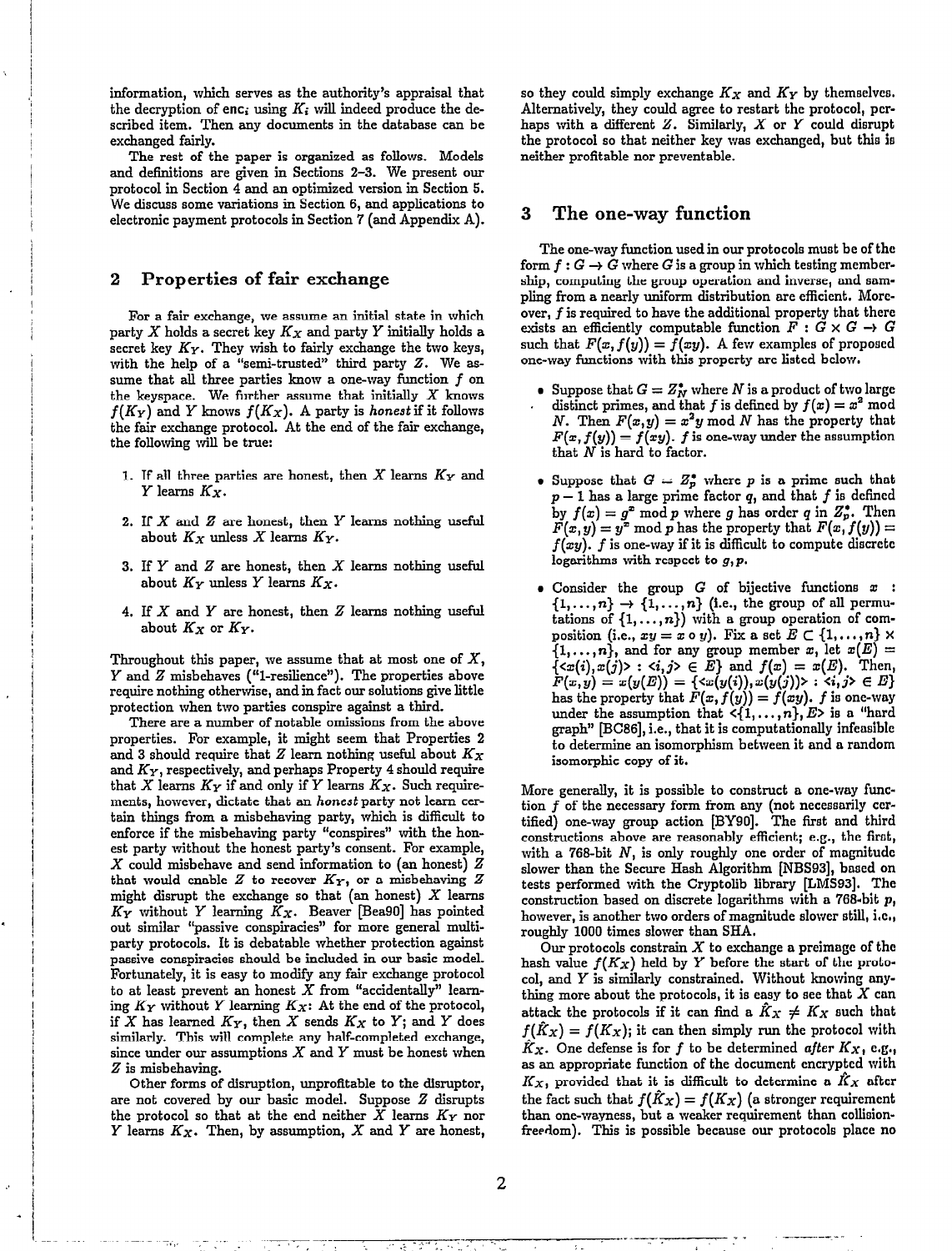requirement that the same  $f$  is used for both  $X$  and  $Y$ . Another defense is simply to require  $f$  to be collision-free, as it is in the construction based on discrete logarithms. For the construction based on factoring, only trivial collisions of the form  $\{x, -x\}$  can be found, but these can be easily detected and overcome in our protocols. The construction based on graph isomorphism may not be collision-free, as a collision could be constructed from an automorphism of  $\{1,\ldots,n\},E$ , i.e., a nontrivial permutation x such that  $x(E) = E$ . For simplicity, we will present our protocols using the same function  $f$  for both  $X$  and  $Y$ , and when convenient we will refer to  $f$  as being collision-free. The reader should be aware, however, that both of these assumptions can be relaxed in some cases.

### **4 The basic fair exchange protocol**

Intuitively, our exchange protocol works by sharing  $K_X$ between  $Y$  and  $Z$  using a 2-out-of-2 verifiable secret sharing scheme [CGMA85, Fel87], and similarly sharing  $K_Y$  between  $X$  and  $Z$ . The properties of  $f$  described in Section 2 enable 2 to verify that this sharing has been performed correctly (without revealing  $K_X$  or  $K_Y$  to  $Z$ ) and, if so,  $Z$  sends its shares of *Kx* and *KY* to Y and X respectively.

Below we describe the protocol as a sequence of rounds, each consisting of multiple messages. We use the notation  $X \to Y : m$  to denote that X sends m to Y. We assume that messages are private and authenticated, and that message replay and redirection attacks are countered with the usual techniques (e.g., identities of the sender and receiver in each message, time of transaction, nonces).

1. In the first round,  $X$  chooses  $x_1$  at random (from the domain of  $f$ ) and sends it to  $Y$ :

$$
X \to Y : x_1 \tag{1}
$$

Similarly, Y chooses  $y_1$  at random at sends it to  $X$ :

$$
Y \to X \quad : \quad y_1 \tag{2}
$$

2. When  $X$  receives  $y_1$ , it sends:

$$
X \to Z \; : \; f(K_X), f(K_Y), K_X x_1^{-1}, f(y_1) \quad (3)
$$

Similarly, when Y receives  $x_1$ , it sends:

$$
Y \to Z \quad : \quad f(K_Y), f(K_X), K_Y y_1^{-1}, f(x_1) \qquad (4)
$$

**3.** If Z receives

$$
\alpha_X, \beta_X, \gamma_X, \delta_X
$$

from X and

$$
\alpha_Y, \beta_Y, \gamma_Y, \delta_Y
$$

from Y, it verifies that

• 
$$
\alpha_X = \beta_Y = F(\gamma_X, \delta_Y)
$$
, and

$$
\bullet \ \alpha_Y = \beta_X = F(\gamma_Y, \delta_X).
$$

If so, z sends:

$$
Z \to X : \gamma_Y
$$
  
\n
$$
Z \to Y : \gamma_X
$$
  
\n(5)  
\n(6)

$$
Y : \gamma_X \qquad (6)
$$

Correctness can be argued as follows. If all three parties are honest, then at the end of the protocol  $X$  can compute  $K_Y = \gamma_Y y_1$ , and Y can compute  $K_X = \gamma_X x_1$ . If X and Z are honest, then Y learns nothing useful from the execution of the protocol unless  $Z$  sends  $\gamma_X$  in the third round. But if this happens, then in the third round  $Z$  also sends  $\gamma_Y$ to X such that  $f(\gamma_Y y_1) = f(K_Y)$ . But then either X can compute  $K_Y$  from  $\gamma_Y, y_1$  or Y has found a collision of f at  $f(K_Y)$ . Since the protocol is symmetric between  $X$  and  $Y$ , the case where  $Y$  and  $Z$  are honest is identical to the case where  $X$  and  $Z$  are honest. Finally, when  $X$  and  $Y$ are honest, then Z does not learn useful information about *KX* or *KY.* More specifically, Z can simulate its view from  $f(K_X)$ ,  $f(K_Y)$  alone, by choosing  $\gamma_X, \gamma_Y$  at random from the domain of f, and computing  $\delta_Y = F(\gamma_X^{-1}, f(K_X)), \delta_X =$  $F(\gamma_Y^{-1}, f(K_Y)).$ 

## **5 An optimized protocol**

In this section, we describe the optimized version of our fair exchange protocol. The intuition behind the optimization is as follows. Flow  $(2)$  is eliminated by having  $X$  choose its own share  $y_1$  of  $K_Y$ , and having  $X$  include this choice in flow (1). Flow (3) is eliminated by having  $X$  encrypt the relevant information in the public key of  $Z$  and then send it to  $Z$  through  $Y$  by including it in flow  $(1)$ . In fact, it suflices to encrypt only some of this information, and to hash the rest using a cryptographically strong hash function. Flow  $(5)$  is replaced by a later flow from Y to X, although an exchange between  $X$  and  $Z$  is used as a fail-safe option if Y misbehaves.

In the description of the protocol below, we assume that the third party Z has a private key known only to itself, and that  $X$  knows the corresponding public key. We denote the encryption of m with  $Z$ 's public key by  $E_Z(m)$ , and the decryption of m with Z's private key by  $D_z(m)$ . The function h below is assumed to be *a* cryptographically strong hash function that is lmown to all parties.

1. X chooses  $x_1$  and  $y_1$  at random (from the domain of f), computes  $x_2 = K_X x_1^{-1}$ , and sends

$$
X \to Y \quad : \quad x_1, y_1, E_Z(x_2), h(f(y_1)||f(K_X)||f(K_Y)||x_2)
$$

**2.** When Y receives

$$
u_1, y_1, \alpha, \beta
$$
  
it computes  $y_2 = K_Y y_1^{-1}$  and sends

$$
Y \rightarrow Z \quad : \quad y_2, \alpha, \beta, f(y_1), f(x_1), f(K_X), f(K_Y)
$$

 $x_i, y_i \sim \beta$ 

**3.** When Z receives

$$
y_2, \alpha, \beta, \gamma, \delta, \epsilon, \zeta
$$

it verifies that

$$
\bullet \ \epsilon = F(D_Z(\alpha), \delta)
$$

$$
\bullet \ \ \zeta = F(y_2, \gamma)
$$

$$
\bullet \ \beta = h(\gamma ||\epsilon||\zeta||D_{Z}(\alpha))
$$

If so, Z accepts the exchange, sends

$$
Z \to Y \quad : \quad D_Z(\alpha)
$$

and subsequently will give  $y_2$  to any party that can present  $D_z(\alpha)$ . If Z does not accept, Z sends a message to Y reporting that it rejected.

-- \_\_\_\_\_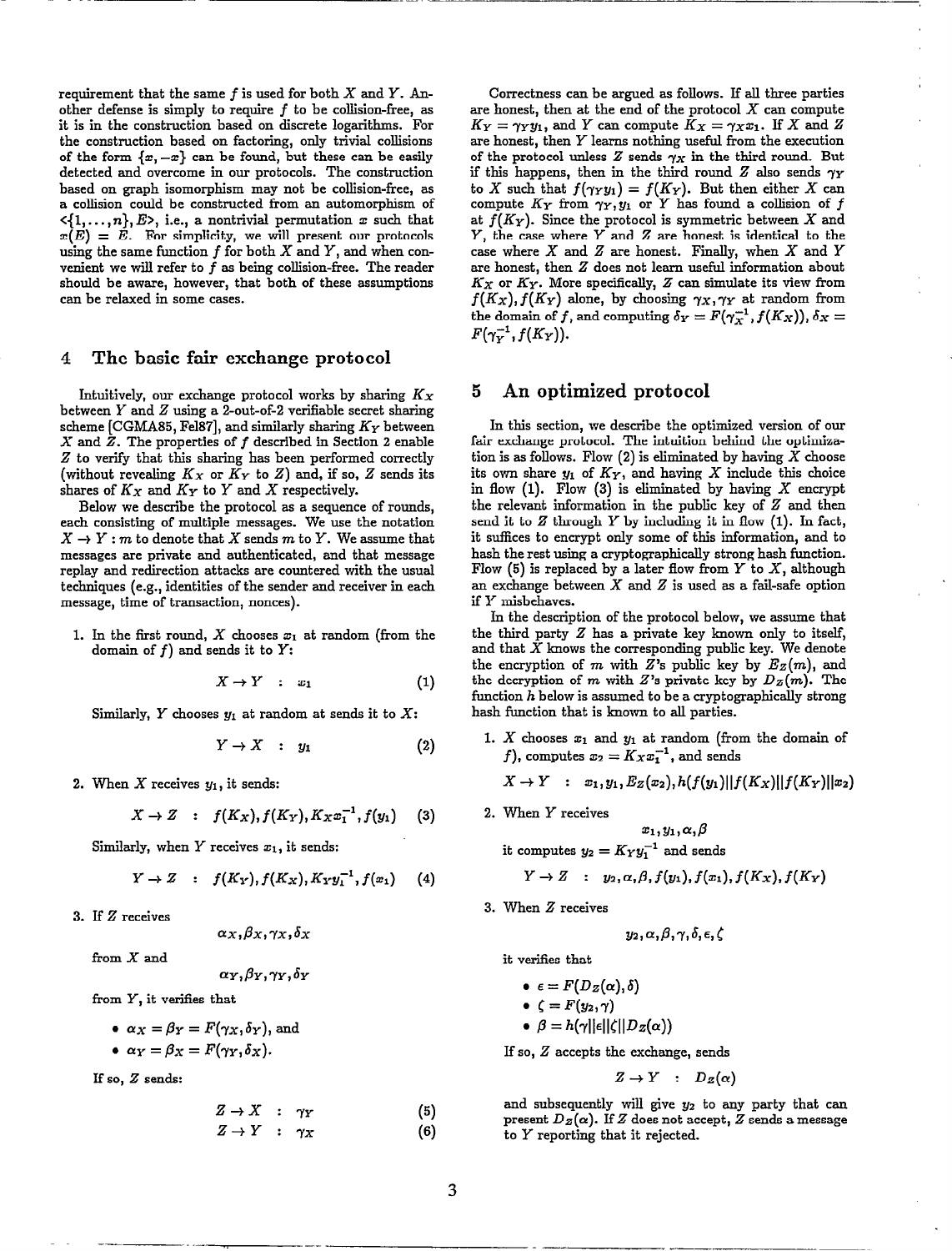4. If  $Y$  receives a message containing a value  $\eta$  such that  $F(\eta, f(x_1)) = f(K_X)$ , then it sends

 $Y \rightarrow X$  :  $y_2$ 

Otherwise,  $Y$  informs  $X$  that the exchange failed.

5. If X receives from Y a value  $\theta$  such that  $F(\theta, f(y_1)) =$  $f(K_Y)$ , then it terminates the protocol. Otherwise, it sends  $x_2$  to Z in an effort to retrieve  $y_2$ .

Note that there is a benefit of partial anonymity for  $X$ , since X and Z have no contact unless the exchange *is* disrupted.

The function h should be "like a random oracle". In particular,  $h(f(y_1)||f(K_X)||f(K_Y)||x_2)$  should not leak information about  $x_2$ , or else a cheating Y might learn  $K_X$  after Step 1. If  $X$  has a signing key and  $Z$  knows the corresponding verifying key, and if we did not care about the anonymity of X, then  $h(f(y_1)||f(K_X)||f(K_Y)||x_2)$  could be replaced by the signature of X on  $f(y_1)||f(K_X)||f(K_Y)$ . Then Step 5 would be modified so that  $Z$  gives  $y_2$  to any party that demonstrates knowledge of the signing key of  $X$ .

The correctness of the protocol can be argued as follows. If all parties behave honestly, then  $K_X$  and  $K_Y$  are exchanged correctly. If  $X$  and  $Z$  behave honestly, then  $Y$ learns  $K_X$  only if  $Z$  sends  $x_2$  in Step 3.  $Z$  does this only if its tests in Step 3 succeed and thus only if Z holds the missing share  $y_2$  that is needed by the party that computed  $h(f(y_1)||f(K_X)||f(K_Y)||x_2)$ . Then this party will be able to present  $x_2$  to  $Z$  to retrieve  $y_2$  and reconstruct  $K_Y$ . If the party that computed  $h(f(y_1)||f(K_X)||f(K_Y)||x_2)$  is Y itself, and  $Z$  accepts, then  $Y$  knew both  $x_2$  and  $y_2$  beforehand, and so receives no *new* information from Z. If Y and Z behave honestly, then X learns  $K_Y$  only if it receives  $y_2$  from Y or Z. This will happen only if Z's tests in Step 3 succeed. If these tests succeed, then  $Z$  sends  $x_2$  to  $Y$  in Step 3, and this will be the missing share of the value  $K_X$  that  $Y$  wanted. Lastly, if  $X$  and  $Y$  behave honestly, then  $Z$  does not learn useful information about  $K_X$  or  $K_Y$ , since it does not see shares  $x_1$  or  $y_1$ .

# **6 Protocol variations**

In this section we explore a number of variations to our protocols described in Sections 4 and 5.

#### **6.1 Kindness of strangers**

An interesting variation of the protocol of Section 5 is for  $Z$  to be chosen at random by  $X$  and/or  $Y$ . This gives a fast fair exchange between  $X$  and  $Y$  unless  $X$  or  $Y$  can collude with a random party on the network. If  $Z$  is unavailable, or uncooperative, then  $X$  and  $Y$  will discover this and can repeat the protocol. For example,  $X$  could choose  $Z$  based on a hash of elements of the first message from X to Y (e.g., all except  $E_Z(x_2)$ , which is dependent on Z). By including a nonce or a timestamp in the hash, it is likely that a different Z will be chosen for each repetition on a large network.

It is even possible to reward the third party when the exchange is successful. A simple method is for  $X$  and  $Y$  to each send a "tip" to Z after a successful exchange. This solution guarantees  $Z$  one or two coins when at most one of  $X$  and  $Y$  misbehave. More elaborate methods can guarantee Z a tip of constant amount if and only if the exchange is

-\_\_-1- ---"----?-- .----L--.-Ie. .------\*-- .--\_. -.

successful, and whether or not one of the parties misbehaves. For example,  $X$  can "rip" an off-line coin [Jak95] into two pieces, encrypt one of them using Z's public key, and then send both pieces (one encrypted, one not) to  $Y$ .  $Y$  will pass on to  $Z$  only the encrypted piece.  $Z$  verifies that it got a good half of a coin (else she rejects the exchange). Then either  $X$  or  $Y$  or both will send the other piece to  $Z$  at the end of a successful exchange. Other solutions can be based on a "fair transfer" of  $\overline{Z}$ 's tip using the techniques of this paper. We note that it seems to be difficult for  $X$ to maintain her anonymity from Z without risking Z'a tip when Y misbehaves.

# **6.2 Unlinkability**

In our protocol, the third party  $Z$  learns no useful information about the exchanged keys. However, if the same key *K* is exchanged more than once through the same Z, then Z can link these exchanges (since  $f(K)$  is the same) and possibly determine a set of parties that are accessing the same (unknown) key. Such "linkability problems" are addressed in some electronic commerce protocols by adding random "salt" values [BGH+95]. We can address it by having X and Y blind [Cha81] the keys that are exchanged. Specifically,  $X$  can choose random values  $r_X, r_Y$  at the start of the protocol, and compute  $f(r_X K_X)$ ,  $f(r_Y K_Y)$ . X and Y can then exchange  $\hat{K}_X = r_X K_X$  and  $\hat{K}_Y = r_Y K_Y$  (if X includes  $r_X, r_Y$  in the first message to Y) with the same guarantees as in the original protocol (assuming  $f$  is collision-free). Since  $\hat{K}_X, \hat{K}_Y$  are drawn from a nearly uniform distribution, common exchanges cannot be linked by Z.

#### **6.3 Generalizations**

As discussed *in* Section 4, our protocol uses a 2-out-of-2 verifiable secret sharing scheme to share *Kx* between Y and Z, and similarly for *Ky.* Straightforward generalizations can be based on n-out-of-n secret sharing (using any of the constructions for  $f$ ), and to  $t$ -out-of-n secret sharing (using the discrete log construction and a discrete log based verifiable secret sharing scheme [Ped92]). This can, for example, be used to solve variations of fair exchange by distributing the role of one or more of the parties. Other generalizations can address exchanges among multiple document holders along the lines of the problems considered by Ketchpel and Garcia-Molina [KG95].

#### **7 Applications to electronic payment**

As mentioned in Section 1, fair exchange is useful in electronic payment protocols. We discuss some of these applications in this section.

#### **7.1 Micropayment schemes**

Our fair exchange protocol can be easily integrated with payment schemes in which payment is made by the cuatomer revealing the input that produces a known output from a one-way function, such as in PayWord [RSSS] (or PayTree [JY96]). This allows for fair purchase of a digital document with a PayWord coin, or for the fair exchange of two PayWord coins. In such uses, the vendor receiving the

-, \_r I--r- ,-;..

. . I.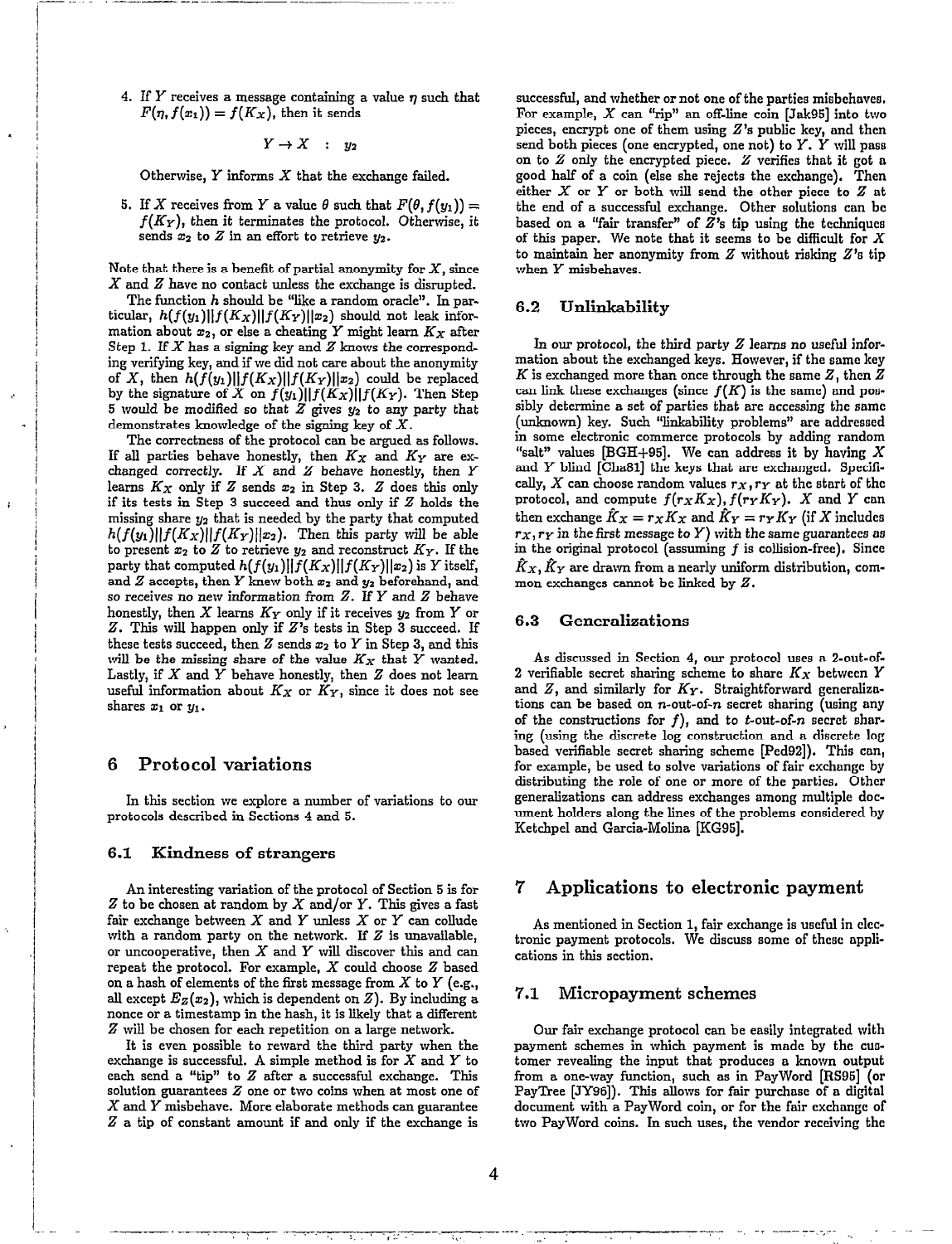PayWord coin would not even require an independent "appraisal" of the hash value prior to the exchange, as the prior digital signature of the customer on that hash value (dictated by the PayWord protocol) suffices to enable the vendor to be compensated by presenting the input that produces that hash value. It remains to be seen, however, whether the overhead of our fair exchange protocol would be too excessive to meet the performance demands of a micropayment protocol like PayWord.

#### *7.2* **On-line payment schemes**

Many electronic payment protocols have an on-line<br>rty that authorizes each sale: e.g., the "clearer" party that authorizes each sale: in iKP [BGH+95] and the "currency server" in Net-Cash [MN93]. In these schemes, the customer often pays for goods before knowing they will be received. At best, the customer gets a convincing "receipt" that can be used to complain when the vendor fails to deliver. However, this receipt could be useless if the vendor has disappeared.

It is often possible to incorporate a fair exchange into the payment protocol, using the on-line authority as our semitrusted third party. In fact, only "half" of the fair exchange needs to be incorporated into the purchase protocol, so that the key of the vendor (party  $Y$  in our fair exchange) gets shared between the customer (party  $X$ ) and the on-line authority (party  $Z$ ); the protocol is presented in Appendix A. This can be done for many electronic payment protocols (e.g., *iKP*, NetCash) without increasing the number of flows among the participants. For the purchase of digital goods, this can give the customer a strong alternative to receiptbased protection. We caution that doing so does not magically decrease the trust that must be placed in the on-line authority, who is already fully trusted (in some sense) for the integrity of the purchase. However, although fully trusted for their financial duties, these on-line authorities need not be trusted with the contents of the digital goods themselves.

### **8 Conclusion**

We have shown efficient solutions to fair exchange in the semi-trusted third-party setting, with applications to electronic payment schemes. It would be interesting to consider other models in which fairness can be achieved efficiently. It would also be interesting to find other applications for "kindness of stranger" protocols, which may be quite effective in practice on large public and semi-public networks.

# **References**

- [Bea90] D. Beaver. Security, fault tolerance, and communication complexity in distributed systems. Ph.D. Thesis, Harvard University, May 1990.
- [BGH+95] M. Bellare, J. A. Garay, R. Hauser, A. Herzberg, H. Krawczyk, M. Steiner, G. Tsudik, and M. Waidner. XP-A family of secure electronic payment protocols (extended abstract). In Proceedings of the 1st *USENIX Workshop on Electronic Commerce,* July 1995.
- [Blu81] M. Blum. Three applications of the oblivious transfer: Part I: Coin flipping by telephone; Part II: How to exchange secrets; Part III: How to send certified electronic mail. Department of EECS, University of California, Berkeley, CA, 1981.
- (Blu83] M. Blum. How to exchange (secret) keys. ACM *Transactions on Computer Systems* 1:175-193,1983.
- [BC86] G. Brassard and C. Crepeau. Non-transitive transfer of confidence: A perfect zero-knowledge interactive protocol for SAT and beyond. In *Proceedings of the 27th IEEE Symposium on Foundations of Computer*  Science pages 188-195,1986.
- [BT94] A. Bahreman and J. D. Tygar. Certified electronic mail. *In Proceedings of the 199.4 Internet Society Symposium on Network and Distributed System Se*curity, February 1994.
- [BY90] G. Bressard and M. Yung. One-way group actions.In *Advances in Cryptology-CRYPT0 '90 Proceedings*  (Lecture Notes in Computer Science 537), pages 94- 107, Springer-Verlag, 1991.
- [ChaSl] D. Chaum. Untraceable electronic mail, return addresses and digital pseudonyms. *Communications of the ACM 24~84-88,* 1981.
- [Cha85] D. Chaum. Security without identification: transaction systems to make big brother obsolete. Commu*nications* of *the ACM* 28(10), October 1985.
- [CFN88] D. Chaum, A. Fiat, and M. Naor. Untraceable electronic cash. *In Advances in Cryptology-CRYPT0 '88 Proceedings* (Lecture Notes in Computer Science 403), pages 319-327, Springer-Verlag, 1990.
- [CGMA85] B. Chor, S. Goldwasser, S. Micali, and B. Awerbuch. Verifiable secret sharing and achieving simultaneity in the presence of faults. *In Proceedings of the 26th IEEE Symposium on Foundations fo Computer Science,* pages 383-395,1985.
- [Cle89] R. Cleve. Controlled gradual disclosure schemes for random bits and their applications. *In Advances in Cryptology-CRYPT0 '89 Proceedings* (Lecture Notes in Computer Science 435), pages 573-588, Springer-Verlag, 1990.
- [CTS95] B. Cox, J. D. Tygar, and M. Sirbu. NetBill security and transaction protocol. *In Proceedings of the fst USENIX Workshop on Electronic Commerce,* July 1995.
- (DGLW96] R. H. Deng, L. Gong, A. A. Lazar, and W. Wang. Practical protocols for certified electronic mail. Jour*nal of Network and Systems Management 4(3),* 1996.
- [EGM96] S. Even, 0. Goldreich, and S. Micah. On-line/off-line digital signatures. *Journal of Cryptology* 9(1):35-67, 1996.
- [Fel87] P. Feldman. A practical scheme for non-interactive verifiable secret sharing. *In Proceedings of the 28th IEEE Symposium on Foundations of Computer Sci*ence, pages 427-437, October 1987.
- [Hal94] N. M. Haller. The S/Key<sup>TM</sup> one-time password system. *In Proceedings of the Internet Society Symposium on Network and Distributed Systems,* 1994.
- [HS91] S. Haber and W. S. Stornetta. How to time-stamp a digital document. *Journal of Cryptology 3(2):99-*  111,199l.
- [Jak95] M. Jakobsson. Ripping coins for a fair exchange. In *Advances in Cryptology-EUROCRYPT '95* (Lecture Notes in Computer Science 921), pages 220-230, 1995.
- [JY96] C. Jutla and M. *Yung.* PayTree: Amortizedsignature for flexible micropayments. In *Proceedings of the Second USENIX Workshop on Electronic Commerce,* pages 213-221,1996.
- $[Ket95]$ S. Ketchpel. Transaction protection for information buyers and sellers. *In Proceedings of the Dartmouth Institute for Advanced Graduate Studies '95,* 1995.